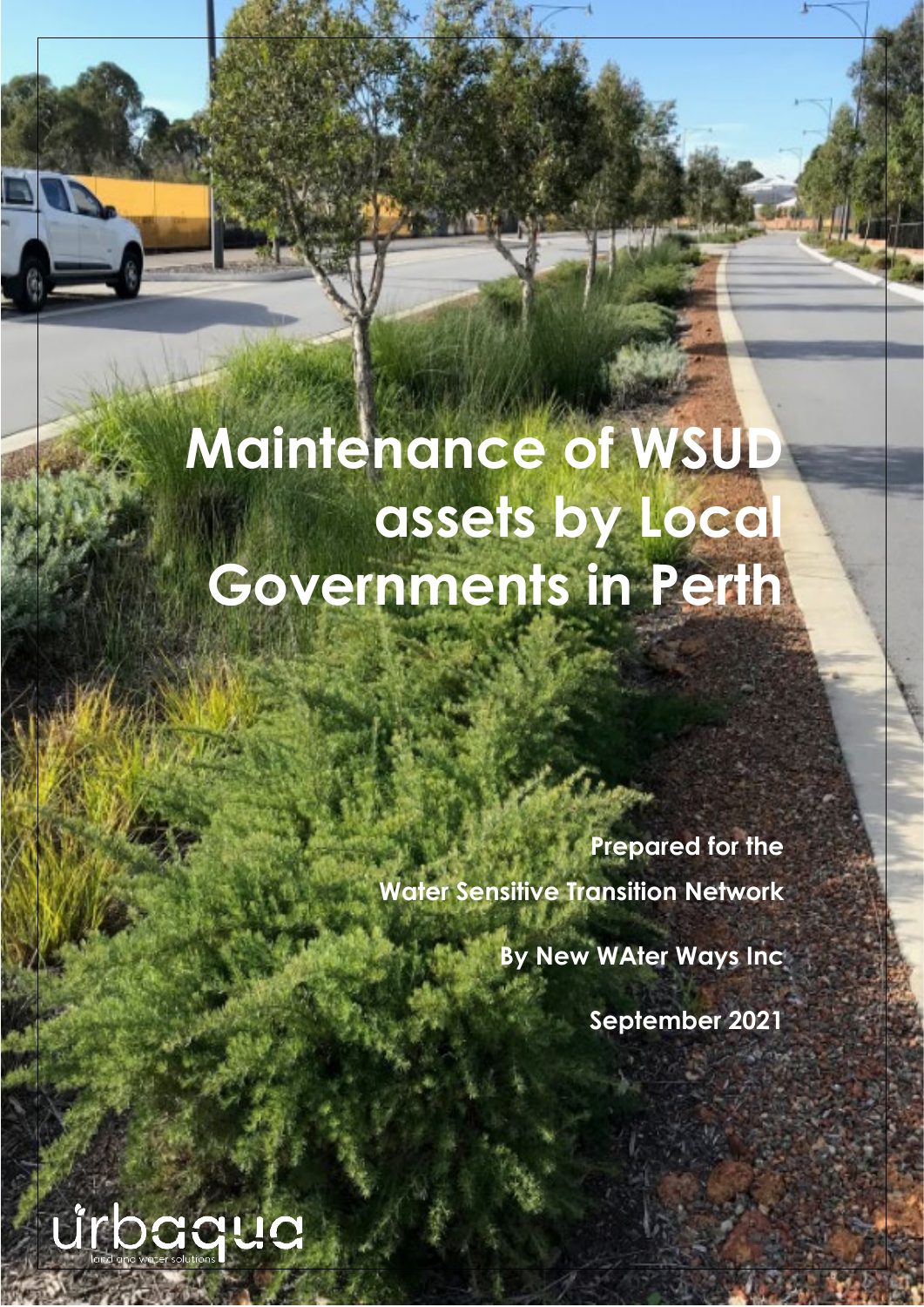#### *Disclaimer and Limitation*

This document is published in accordance with and subject to an agreement between Urbaqua and the Client, the Water Corporation, for who it has been prepared for their exclusive use. It has been prepared using the standard of skill and care ordinarily exercised by environmental professionals in the preparation of such Documents.

This report is a qualitative assessment only, based on the scope of services defined by the Client, budgetary and time constraints imposed by the Client, the information supplied by the Client (and its agents), and the method consistent with the preceding. Urbaqua has not attempted to verify the accuracy or completeness of the information supplied.

Any person or organisation that relies upon or uses the document for purposes or reasons other than those agreed by Urbaqua and the Client without first obtaining the prior written consent of Urbaqua, does so entirely at their own risk and Urbaqua, denies all liability in tort, contract or otherwise for any loss, damage or injury of any kind whatsoever (whether in negligence or otherwise) that may be suffered as a consequence of relying on this Document for any purpose other than that agreed with the Client.

Copying of this report or parts of this report is not permitted without the authorisation of the Client or Urbaqua.





Department of Planning, Lands and Heritage Department of Biodiversity, Conservation and Attractions Department of Water and Environmental Regulation WALGA





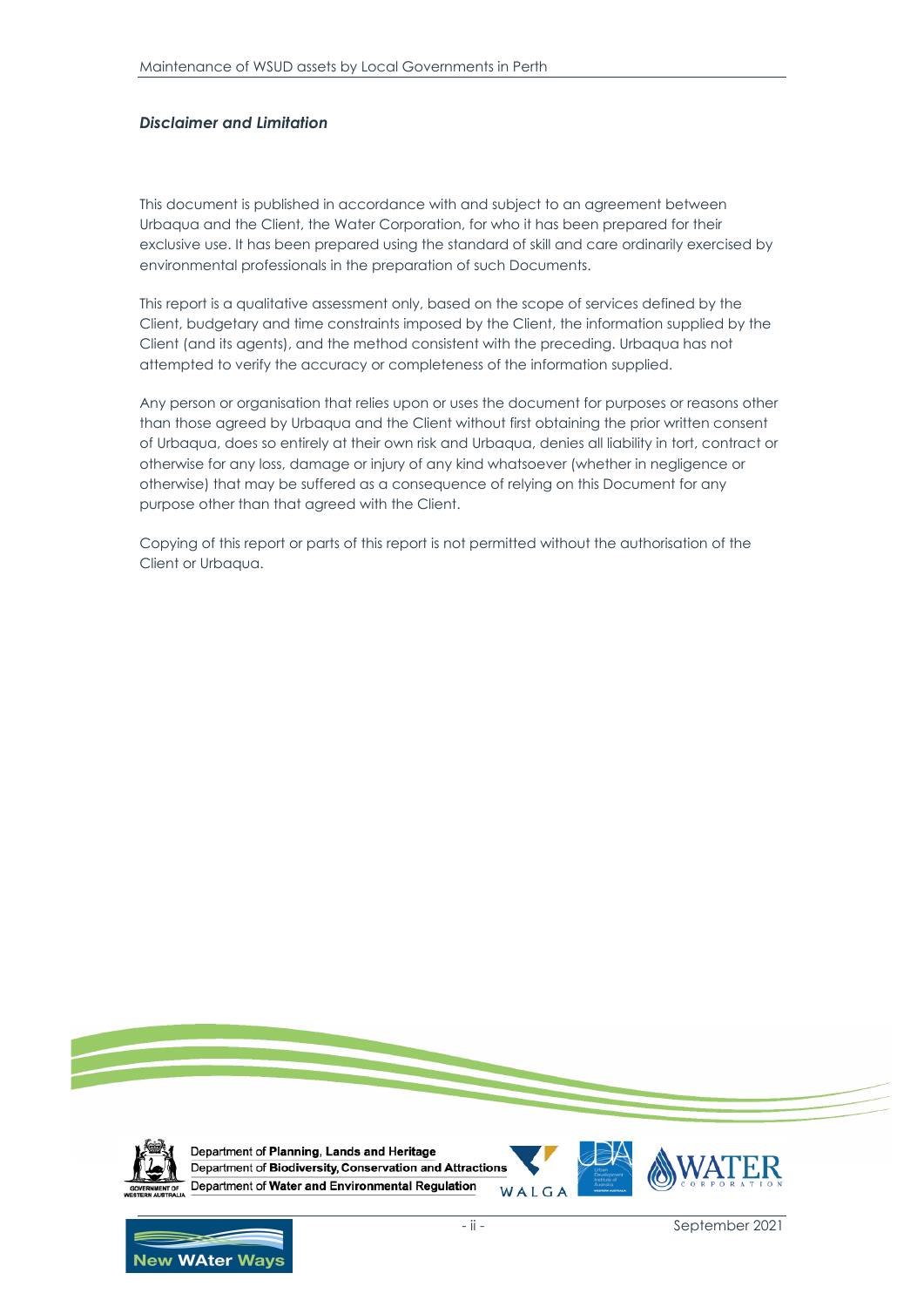# **CONTENTS**

| 1.1            |  |
|----------------|--|
| 1.2            |  |
| 2              |  |
| 2.1            |  |
|                |  |
| 2.2            |  |
| 2.3            |  |
| 2.4            |  |
| 2.5            |  |
| $\mathcal{A}$  |  |
|                |  |
| $\overline{4}$ |  |
| 4.1            |  |

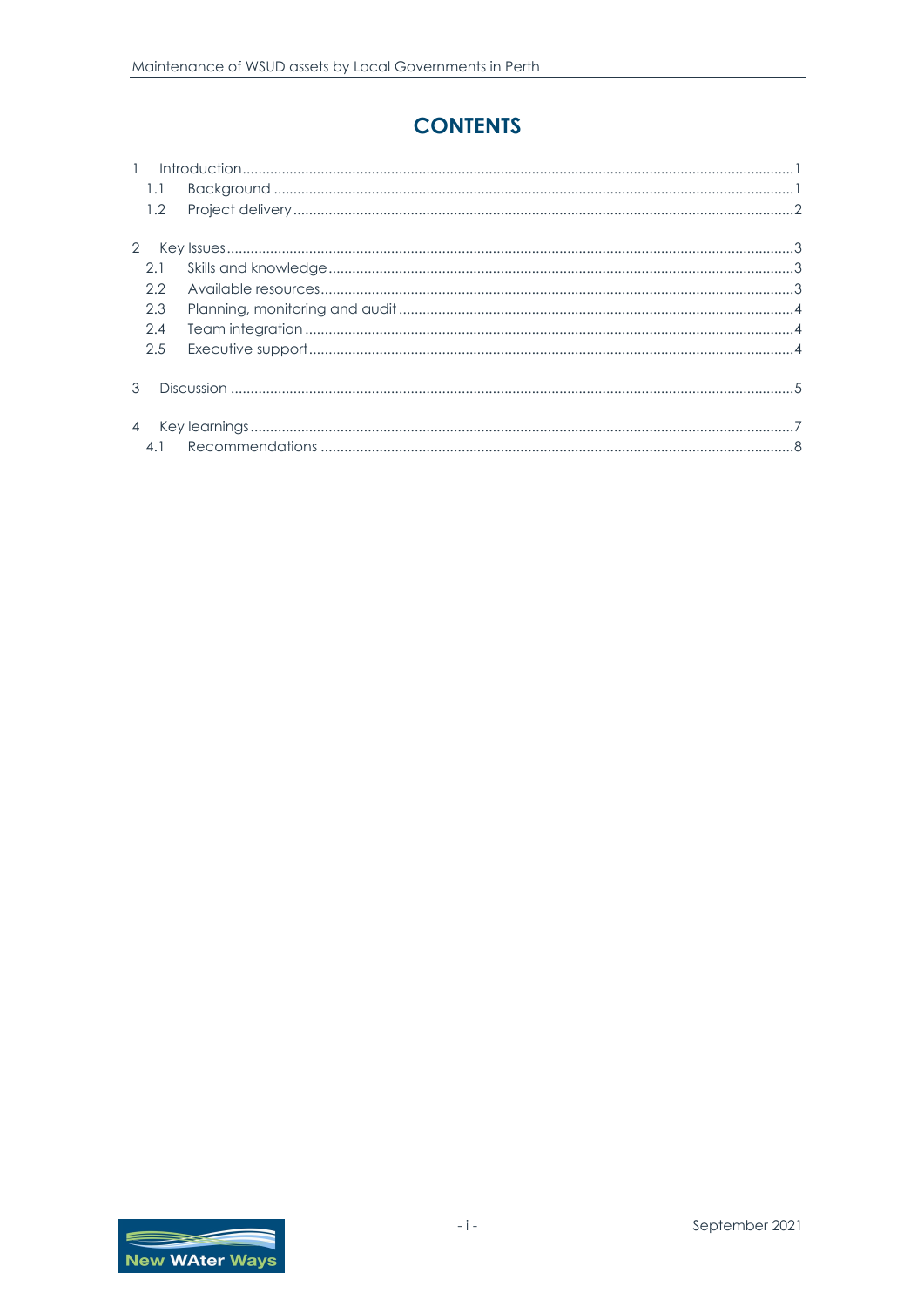

*Building the water sensitive urban design capacity of Government and industry to improve the delivery of urban water management and water sensitive cities. Our objective areas are:*

**Knowledge sharing** provide easy access to best practice and supporting WSUD information including trusted science, technical tools, current policy, and existing programs

Safe and healthy communities

**Bridging** - promote effective partnerships by acting as a bridging organisation for the WA water sector

# Green, attractive places

**Education, science and training** - make WSUD "normal practice" by facilitating the upskilling of WSUD practitioners to deliver best practice for Western Australia based on trusted and reliable science

**Healthy** environments

 **Advocacy and leadership** -

provide leadership and advocacy for the adoption of best management and planning practices for WSUD in Western Australia

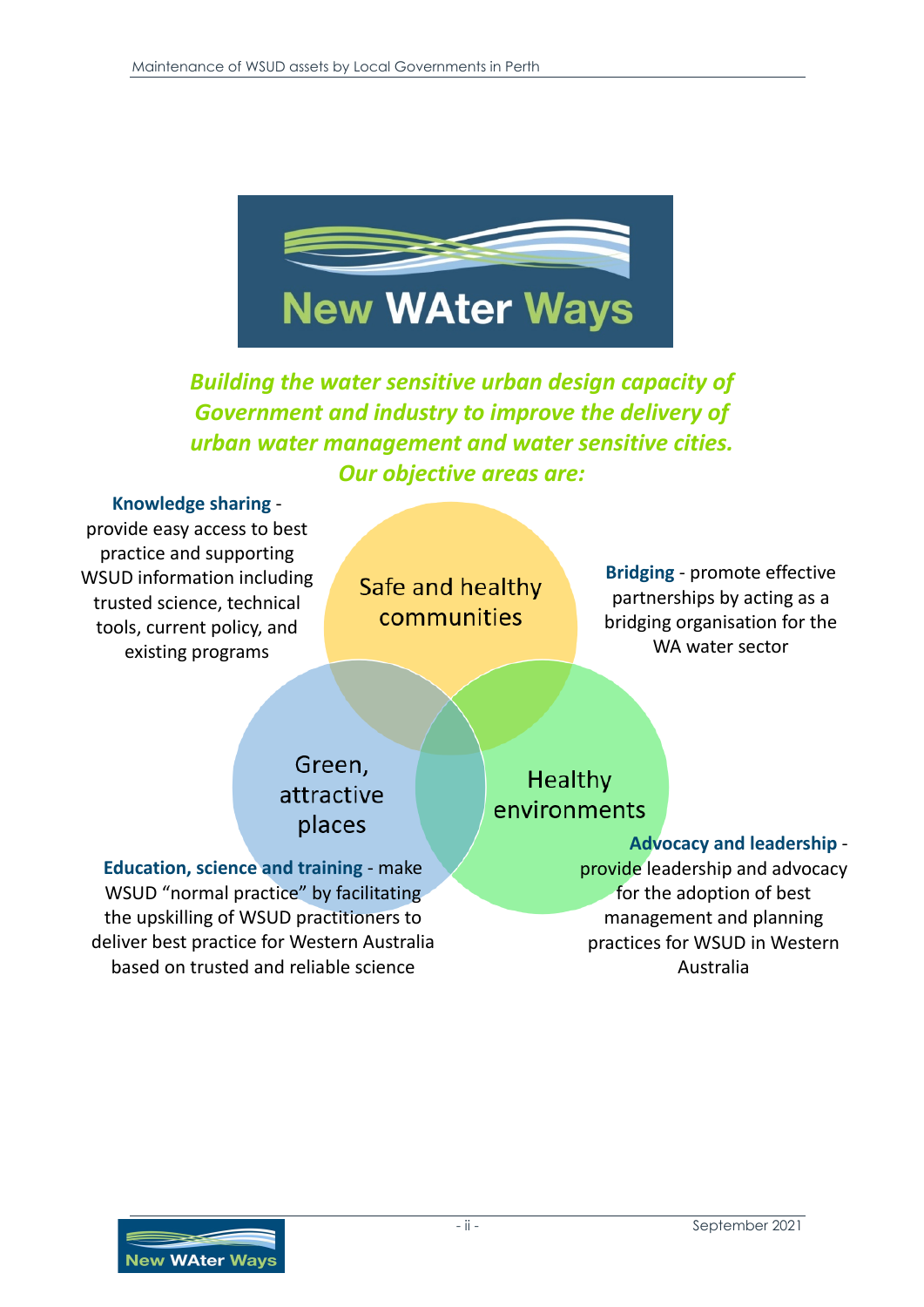## <span id="page-4-0"></span>**1 INTRODUCTION**

The cost of Water Sensitive Urban Design (WSUD) asset maintenance has repeatedly been suggested as a barrier to the implementation of these systems, however the findings from a scoping exercise undertaken in 2020 suggest the reasons are more complex than just cost.

This project sought to further explore the key issues and document the current status of selected Perth and Peel local government WSUD asset maintenance practices to underpin recommendations for future research and/or capacity building activities.

#### <span id="page-4-1"></span>**1.1 Background**

The maintenance of vegetated assets is often raised as a barrier to the implementation of WSUD solutions. This was recognised by the Water Sensitive Transition Network in 2017 and the *Vision and Transition Strategy for a Water Sensitive Greater Perth Implementation Plan 2019–2021* contained two actions as follows:

| <b>Action 3.1 - Document and quantify benefits</b>                                                                                                                                                         | <b>Target</b> - Gather financial information on                                                                                                                                                                                                                                                                               |
|------------------------------------------------------------------------------------------------------------------------------------------------------------------------------------------------------------|-------------------------------------------------------------------------------------------------------------------------------------------------------------------------------------------------------------------------------------------------------------------------------------------------------------------------------|
| of public and private open space and                                                                                                                                                                       | lifecycle benefits and costs of WSUD vs                                                                                                                                                                                                                                                                                       |
| green infrastructure, including maintenance                                                                                                                                                                | conventional drainage/POS with a focus on                                                                                                                                                                                                                                                                                     |
| costs, to support ongoing maintenance                                                                                                                                                                      | maintenance and share comparison via a                                                                                                                                                                                                                                                                                        |
| commitments by local governments (link to                                                                                                                                                                  | database of information (Research Sub-                                                                                                                                                                                                                                                                                        |
| action 4.7)                                                                                                                                                                                                | committee)                                                                                                                                                                                                                                                                                                                    |
| <b>Action 4.7 - Share economic valuation</b><br>methods to support business cases for<br>different scales and beneficiaries (including<br>maintenance of water sensitive systems).<br>(Link to action 3.1) | <b>Target</b> - Life cycle cost/benefit information for a<br>range of treatments at various scales is readily<br>accessible. Develop a business case for<br>maintenance that is used by local<br>governments to obtain support for appropriate<br>levels of resourcing (Technical Capacity and<br>Partnerships sub-committee) |

A project was initiated in 2020 which aimed to address Action 3.1 in full and action 4.7 in part.

#### *1.1.1 Key findings from phase one*

The phase one project found that local governments are generally not collecting maintenance data (cost or maintenance activities undertaken) and cannot quantify the cost or benefits of WSUD assets. Thus, it was not possible to compare the cost of WSUD system maintenance with the cost of conventional drainage solutions at that time.

The phase one study identified a number of issues that influenced the delivery of WSUD asset maintenance, which included:

- 1. Skills and knowledge Maintenance of WSUD assets requires knowledge of both vegetated systems and hard drainage assets so that all functions are understood and are maintained. These skills are traditionally held by separate teams (eg. landscaping and engineering), leading to disconnected maintenance delivery where only one function was only addressed at a time (eg.. either flood protection or general aesthetics).
- 2. Available resources There is a general lack of support for spending on services (people) in preference to civil works. This is compounded by budgetary processes that are often disjointed and ad-hoc.

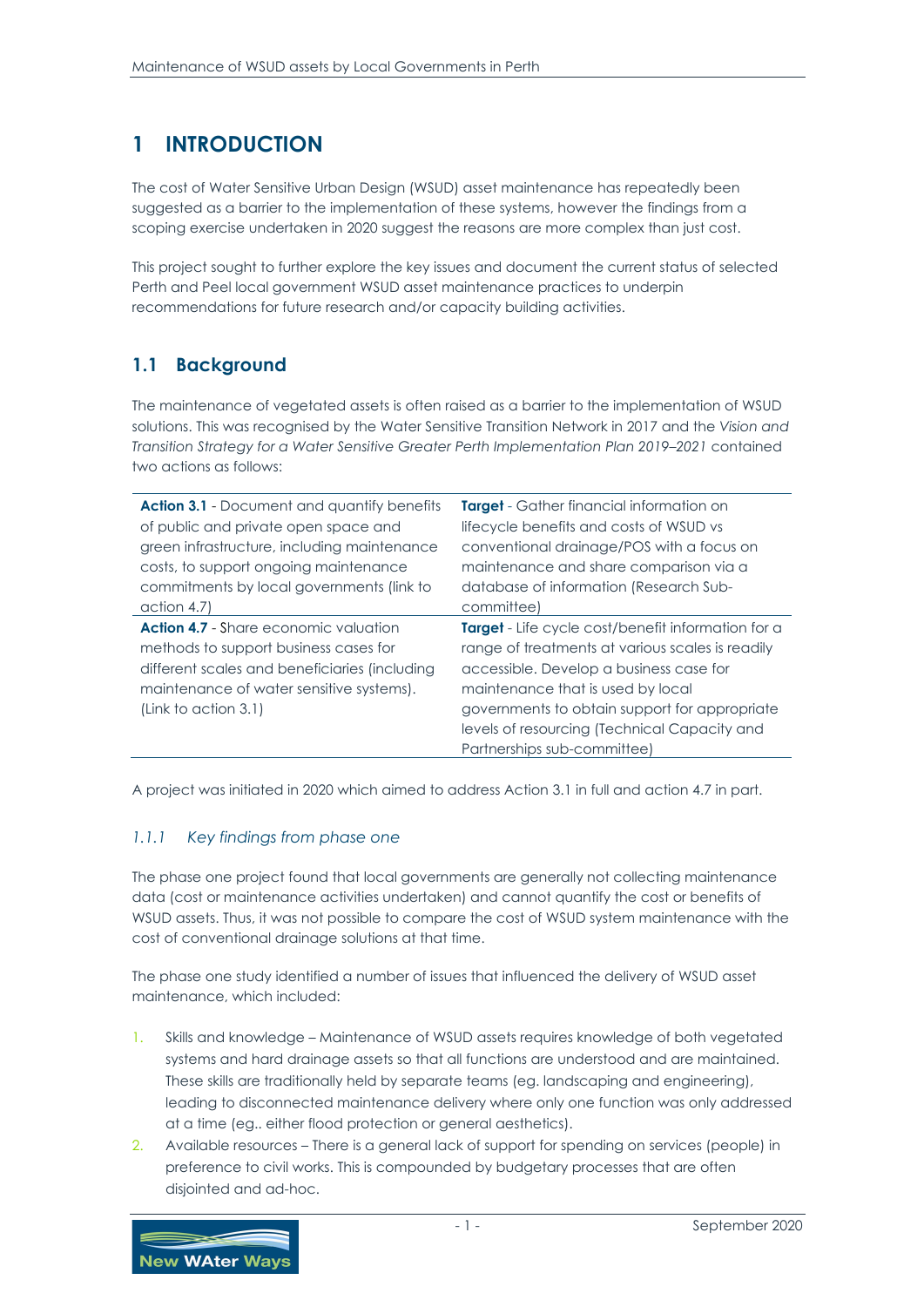- 3. Planning, monitoring and audit There is a lack of planning, tracking and/or recording of maintenance activities that are undertaken. This leads to a lack of understanding regarding what/when activities are required; reduced knowledge transfer and capacity building within maintenance teams and the wider agency; and an inability to justify budgets or quantify benefits.
- 4. Executive support Maintenance is more effective in areas where there is an awareness of the multiple outcomes and associated cost benefits that WSUD assets provide and where this aligns with community values and goals.
- 5. Team integration There is often a lack of communication between asset management teams and asset design and construction teams, including planning and/or engineering. This reduces the ability of local government teams to learn from experience and identify local preferences for particular designs or methods of construction. There is also a lack of shared learning across the industry, as knowledge on WSUD maintenance acquired by one local government is not shared with other local governments, which reduces the ability of the industry to adapt and improve practices.

The report recommended that consultation was undertaken individually with local governments to further explore the issues.

## <span id="page-5-0"></span>**1.2 Project delivery**

A series of workshops were held with eight local governments. It was considered that these local governments represented the variety of development and site contexts across Perth and Peel as follows:

- Armadale, Serpentine-Jarrahdale and Swan new assets, greenfield development, heavy soils.
- Bayswater, Canning and Victoria Park infill development, retrofit assets on sandy soils.
- Kwinana new assets, greenfield development, sandy soils.
- Mundaring new assets, greenfield development, heavy soils and slope.

Each workshop was attended by staff from planning, engineering, parks, landscape and asset management business groups to enable a comprehensive discussion of the issued faced by each area. The discussion was focussed on images of WSUD assets found within their municipality and sought to explore issues related to maintenance that were associated with each asset type. Participants were also asked to consider the type of information they felt would support improved maintenance practices as follows:

- 1. providing an evidence-based justification of costs to support inclusion of WSUD assets into the public realm. This could be extended to a cost-benefit analysis that also considers nonmonetary benefits if desirable;
- 2. support for getting budget for maintenance activities;
- 3. improving knowledge so design and construction practices improve; and/or
- 4. improving knowledge so maintenance delivery is improved.

The discussion and recommendations from the local government workshops are summarised in the next sections.

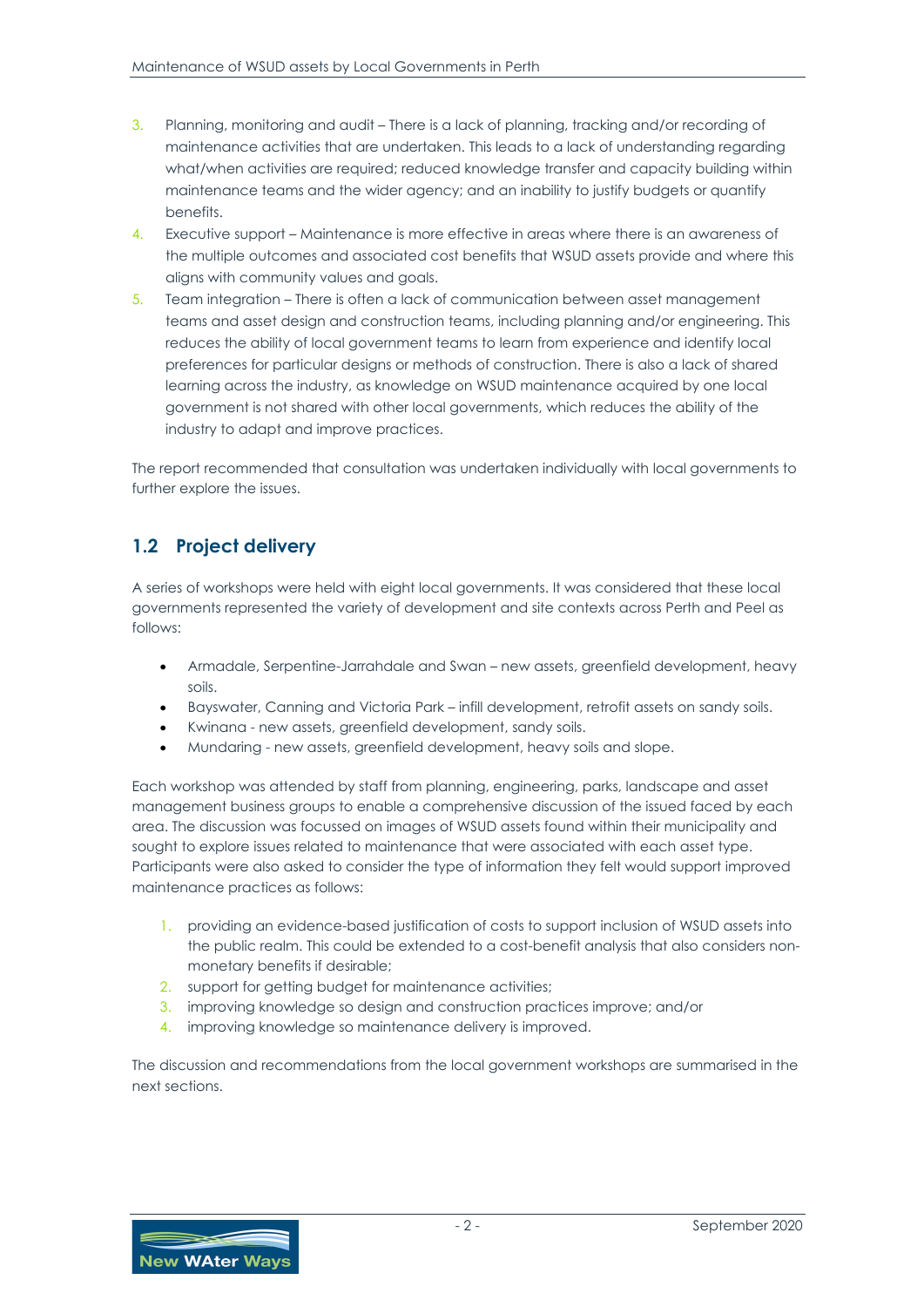## <span id="page-6-0"></span>**2 KEY ISSUES**

The following section provides a summary of key issues identified during the local government workshops under the previously identified headings. Although the linkages between the themes is also noted.

## <span id="page-6-1"></span>**2.1 Skills and knowledge**

Most local governments have sufficient skills and knowledge to effectively maintain their WSUD assets either through in-house expertise or the use of contractors. The local governments with predominantly older drainage systems noted less opportunities to gain this knowledge (due to lower numbers of WSUD assets in the municipality) but it was generally recognised that there was a need to develop these skills.

However, some disconnection was observed when different teams were assigned to manage different parts of the public realm. For example, the parks team would maintain the lawn; the environmental team would maintain the vegetated areas; and the engineering team would look after the pipes and basins. This was seen to lead to inefficiencies, as different teams would need to travel to each site to undertake similar activities. A greater level of effectiveness was observed where either the staff held a mix of skills and knowledge (i.e. understood the function of the asset and could manage both the water and the vegetation) or the full range of skills were present in a team.

Outcomes were improved where asset management systems, particularly those with GIS interfaces were available. This was because the asset management systems improved the level of awareness of the asset base, its value and provided a tool to facilitate improved planning and communication. However, it was recognised that asset staff need support to access and utilise some of the information.

#### <span id="page-6-2"></span>**2.2 Available resources**

Limited resources were a common theme, but most obvious in the outer growth local governments. This is largely due to the rate at which assets are being constructed and handed over without any increases in asset management stuff numbers. It was considered that asset handover should be accompanied by a schedule of activities undertaken by the developer during the maintenance period and or instructions on maintenance requirements; however, it was recognised that planning to take over the asset should have occurred much earlier – possibly at the approval stage, to provide sufficient time for budget allocation and staff allocation.

While the need for better control of building sites was recognised as being critical, almost no resources are provided for compliance. It was also considered that a maintenance bond for construction of WSUD assets as part of development was important (particularly in flat areas where small changes in landform can significantly impact the direction of planned water flows, thus needing retrofits). A bond would also incentivise adequate maintenance during the construction period (prior to handover) when the impact of fines and cement dust can have an adverse impact on the infiltration capabilities in WSUD systems, and therefore the post development operating ability, if not maintained properly prior to handover.

In addition, where WSUD solutions are incorporated into retrofits or revitalisation projects, this needs to be accompanied by an increase in resources to facilitate the increased level of service. This is occurring in some large projects but is hampered by a lack of knowledge of what the costs are likely to be.

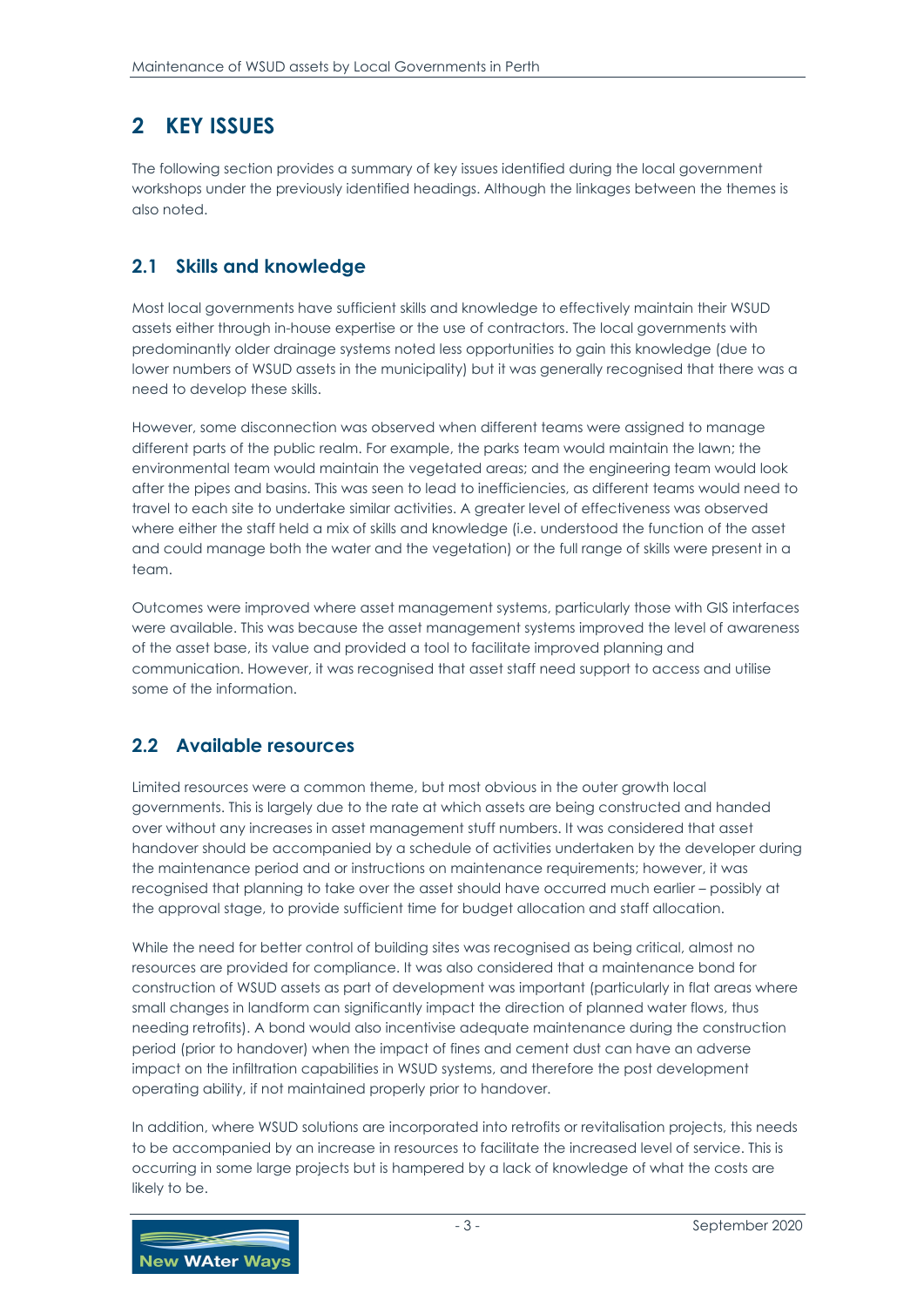Agencies that had sufficient resources were generally those with staff that actively requested budget and were willing to allocate time and resources for these tasks. This was often justified through links to corporate or community goals.

## <span id="page-7-0"></span>**2.3 Planning, monitoring and audit**

Most local governments noted the difficulty with determining the real costs of WSUD asset maintenance. This was generally because specific activities and locations were not recorded. Furthermore, where maintenance is reactive (which was mostly the case), this was acknowledged as costing more than if the activities were scheduled.

Where design responses were considered to be less than optimal, an opportunity was identified to monitor the actual performance of recent developments and use this to inform the assessment of future designs. This would also assist in identifying design aspects that were most effective under a defined set of conditions.

The local governments that were utilising asset registers noted the value of these systems, particularly for understanding their asset base. Some felt the systems could be better utilised, such as including an asset value which could then be depreciated, or by noting proximity to sensitive environmental receptors.

#### <span id="page-7-1"></span>**2.4 Team integration**

Most local governments had effective processes for engaging planning, engineering, landscape and assets in discussions about new development, although the engagement of the assets team was quite recent in many instances.

One of the largest gaps was in providing feedback to planning and engineering on the actual performance of constructed assets to improve future designs. In some instances, the feedback was only about what maintenance crews didn't like and it was noted that feedback on what worked well would also be useful. Regular surveys (from different teams) getting feedback on the full range of assets would provide a more balanced view of what works effectively.

Where local governments were delivering a coordinated program of asset maintenance and upgrades, other opportunities were noted (e.g. road upgrades with additional soakwell and/or tree pit installations), as this maximised the use of resources, and in some instances, allowed budgets to be combined to deliver additional outcomes.

#### <span id="page-7-2"></span>**2.5 Executive support**

The allocation of resources to maintain WSUD assets occurred more frequently in local governments where the multiple benefits of vegetated systems were recognised and where these outcomes were supported by other strategies such as biodiversity, Net Zero, urban heat, Public Open Space and/or urban forest strategies. This was further supported where these outcomes were also strongly supported by the community and were included in local government Strategic Community Plans. Implementation of WSUD strategies was more challenging in areas where there was a lack of community support for vegetation and/or trees.

Another success factors recognised by some local governments was the presence of WSUD champions, or staff that had sufficient technical knowledge to deviate from standard designs or criteria. This often required an understanding of real vs perceived risk to the local government which could be supported (or justified) with local knowledge and/or demonstration.

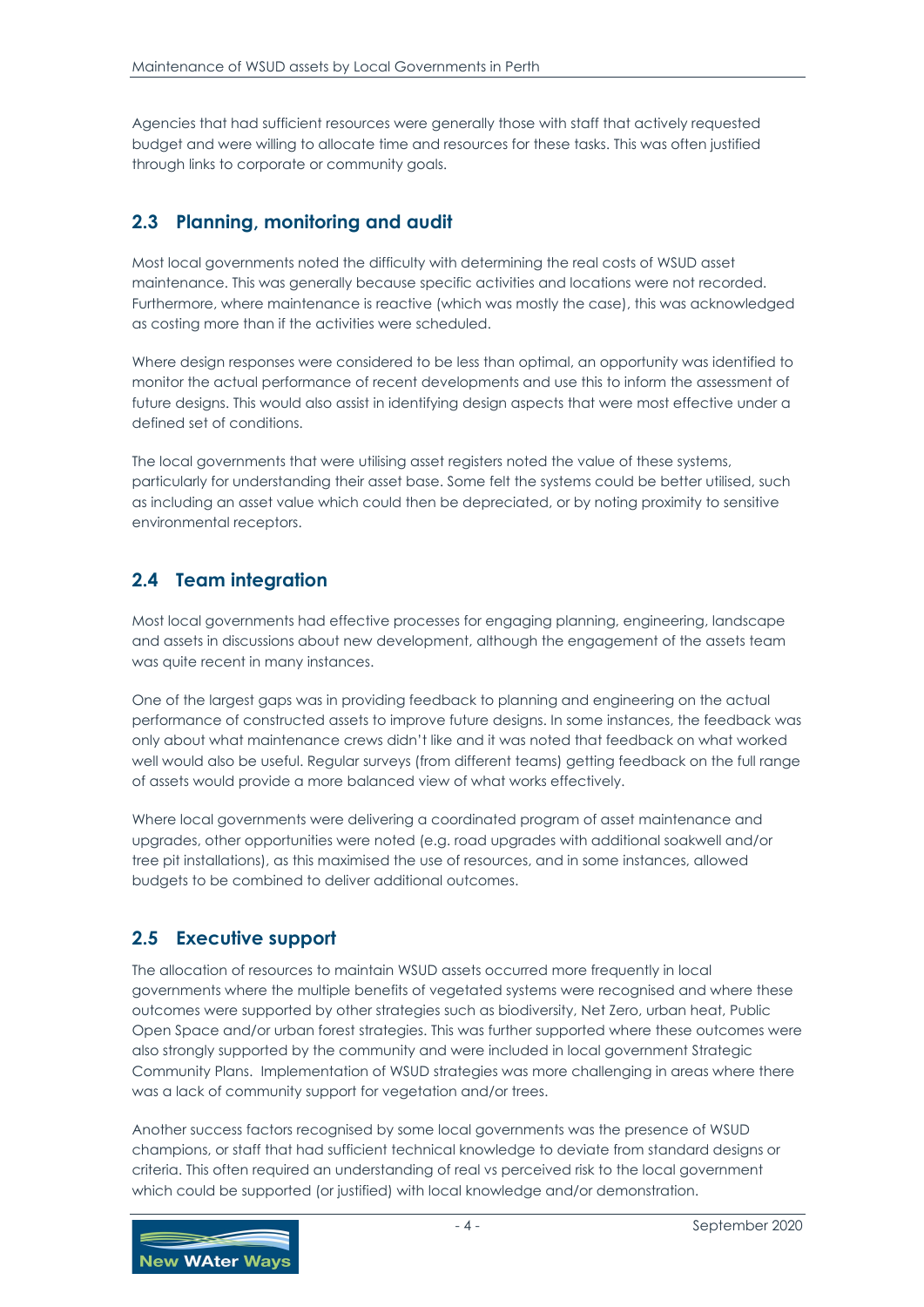## <span id="page-8-0"></span>**3 DISCUSSION**

All the local governments that contributed to this project actively support the implementation of WSUD – both through the planning and development process and as part of asset management (retrofit and revitalisation). There was across-the-board recognition of the multiple benefits of WSUD and that these benefits to the community provided sufficient support for the resourcing of maintenance activities. In some instances however, the magnitude of the resourcing (staff) was not sufficient to cope with the increases in asset numbers or the increased range of skills required.

The larger local governments noted the difficulty in obtaining support for additional staff required to take on the newly created assets. Transitioning to a circular economy ethos may assist in shifting the mindset away from capital expenditure to service expenditure. This is critical so that local governments can invest in people to maintain (and enhance) standards of amenity for the community, rather than build assets for future replacement.

Maintaining vegetated WSUD assets requires a significant shift in the level of service for conventional parks and streets and most local governments noted the opportunity to define and designate a level of service as an indicator of the level of maintenance. It was considered important to identify this at the design phase, in the context of the other assets across the area, so that maintenance budgets could be allocated early. It would also reduce the number of complaints after asset handover, which often occurred if the local government was not able to maintain the asset in a similar state to the developer.

Almost all local governments noted that WSUD designs were most effective where they were bespoke and responded to the local site conditions and urban environment. Local governments with shallow groundwater noted that this generally had the greatest impact on asset function. It was recommended that WSUD asset design in areas with shallow groundwater is supported by a site water balance that accurately predicts changes in groundwater levels.

Local governments in greenfield areas noted that the highest levels of maintenance were generally associated with issues that arose from poor construction. In some instances, this was due to landscape contractors not understanding the importance of levels, which resulted in water flowing in the wrong directions and the need for retrofits (eg. soil levels or vegetation being established too high, so stormwater is not able to flow into/enter WSUD features like raingardens). These local governments also saw the benefit of receiving information on maintenance activities required at asset hand over (similar to that which occurs for irrigation) to assist in planning maintenance needs for the future. A planning condition and/or information in the asset handover checklist could assist with obtaining this information.

However, it was often difficult to plan for future maintenance requirements without an effective asset management system such as Assetic or TechnologyOne, which were GIS-based and could link to the planning approvals system. Although some local governments were transitioning to these types of systems, many others scheduled maintenance via spreadsheets (or not at all), which meant that maintenance activities were often reactive, and therefore time consuming and inefficient.

Some difficulty was noted by local governments with the interaction with Water Corporation infrastructure. Although the significant efforts of the Drainage for Liveability team were noted, this was seen as the exception, with the majority of drainage assets not being maintained at all. It was further complicated where Water Corporation was only responsible for the 10% AEP event and the local government was required to maintain the remainder of the site and function, including management of other storm events. Similarly, many local governments found it challenging to work collaboratively with other infrastructure agencies such as Western Power and Main Roads, and saw this as a lost opportunity to leverage funding for multiple outcomes.

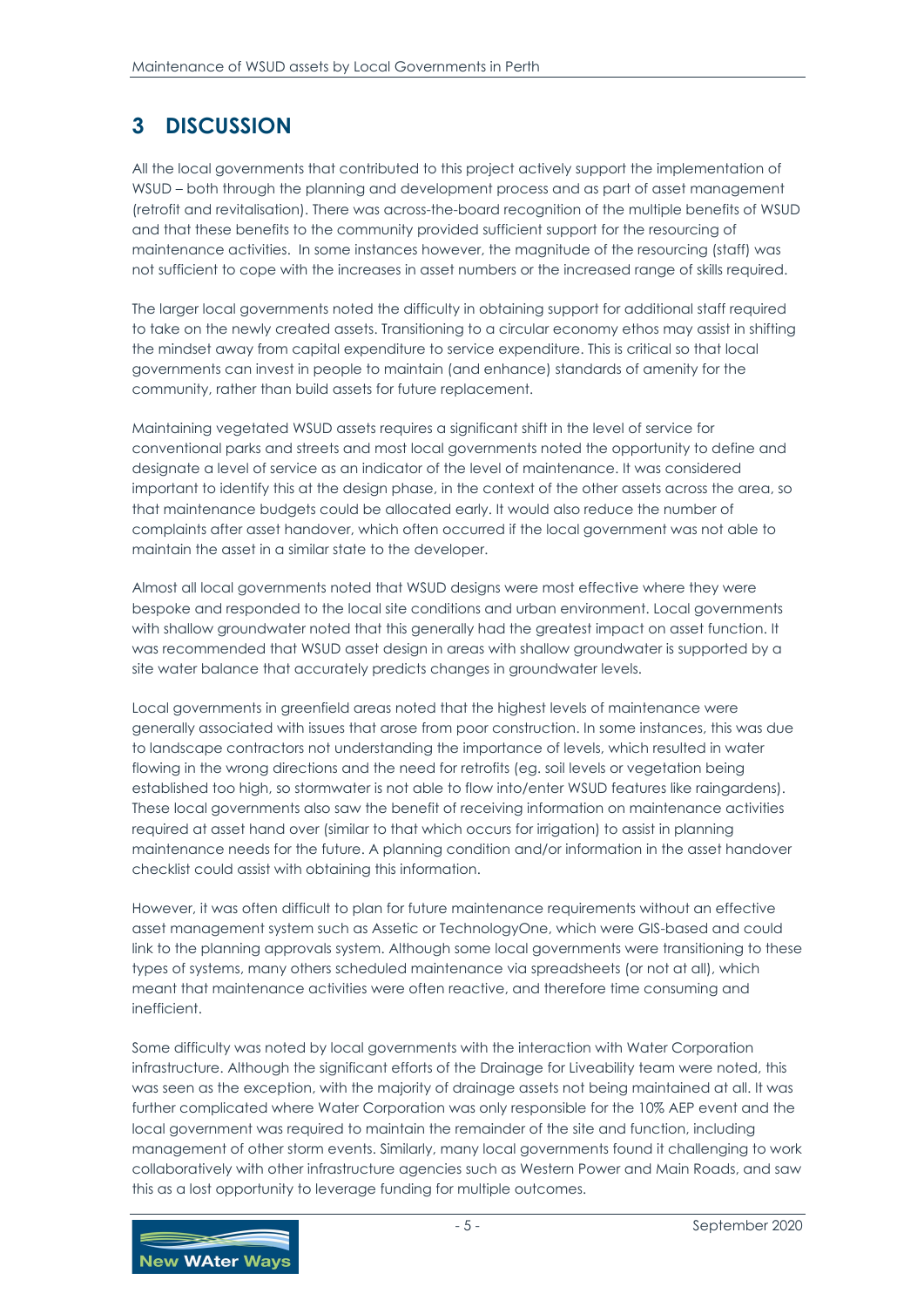In terms of the information or capacity building to support improved maintenance outcomes, there were no observable patterns in the preferences for options (see section 1.2).

- While there was the highest level of support for "providing an evidence-based justification of costs to support inclusion of WSUD assets into the public realm", this was a low priority in a few of the local governments.
- Similarly, there was a large variability across the local governments in the level of support for the options of:
	- o "support for getting budget for maintenance activities"; and
	- "improving knowledge so design and construction practices improve".
- The lowest priority across the local governments was "improving knowledge so maintenance delivery is improved", however it was still seen to be a priority in two local governments.

It is also noted that the choice of topic priority was often largely a response to acknowledging the aspects they did well and therefore didn't need, rather than identifying what they felt would really benefit the organisation. The lack of a pattern or a clear need is potentially a reflection of the skills and knowledge of the WSUD champions and officers within each local government rather than reflecting the different maintenance needs and practices. For example;

- There was no observable pattern on the basis of level of integration or size of Local Government (and asset base), predominant development type (i.e. infill vs greenfield) or site conditions (sand vs clay).
- The local governments that had strong corporate strategy support felt a reduced need for cost-benefit information or information to support budget allocation.
- Those local governments that were actively undertaking a program of retrofits had a reduced need for information to support better design and construction or maintenance practices.

In general, maintenance practices and resourcing seem to be most effective in local governments with strong strategic and corporate support for building sustainable and liveable communities and where asset staff are proactively enhancing and retrofitting their asset base.

While there is a level of support for the gathering of data on life-cycle costing of WSUD asset maintenance that also considers non-financial benefits, it seems local governments would also benefit from a range of capacity building activities that share information on good design, construction and maintenance practices. This training will be most effective where it is provided in the context of the particular site conditions and urban context of the municipality.

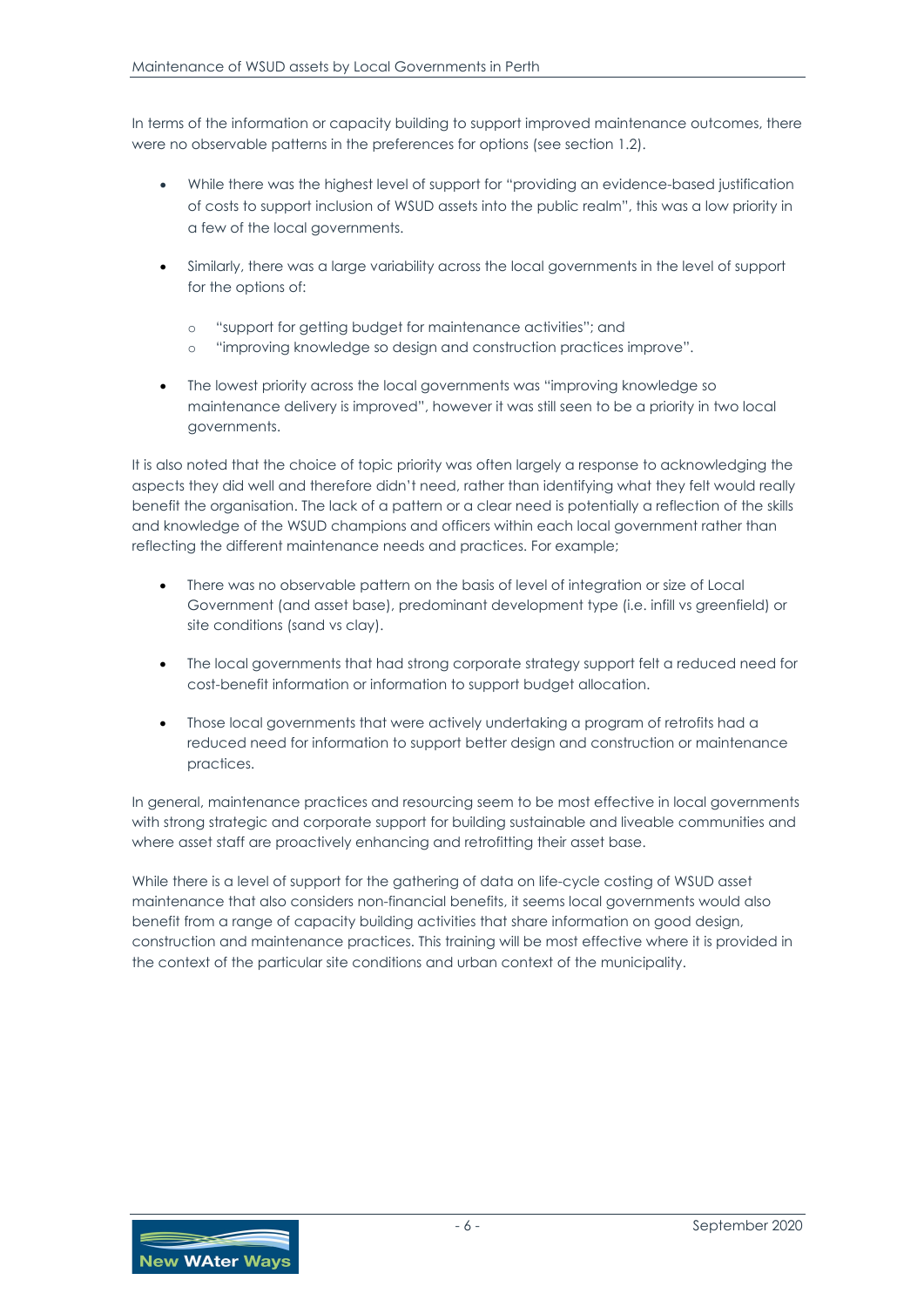## <span id="page-10-0"></span>**4 KEY LEARNINGS**

The following is a summary of key leanings:

- Support for WSUD and its ongoing maintenance is enhanced where there is strategic support for the range of benefits and complementary strategies, as well as community support. Educating the community where they live adjacent to a WSUD asset has significant benefits.
- A range of skills is required to maintain WSUD assets beyond traditional park and street maintenance skills. Options for maintenance delivery include skills-based or location based, although cross-disciplinary teams are likely to be the most effective.
- Retrofitting drainage assets into WSUD assets by local government as an in-house project is considered to provide the greatest opportunity for learning and ownership. A coordinated plan of civil and landscape works optimises financial and staff resources.
- Asset management systems improve delivery, particularly where they are integrated with financial systems which track value, as well as maintenance and renewal costs. This allows budgets for maintenance to be incorporated into future business plans.
- Proactive maintenance is more cost effective than reactive maintenance. Maintenance activities should be planned in accordance with agreed levels of service. Levels of service should be agreed prior to approval.
- Design responses should be appropriate (and specific) to site conditions and urban context. Look for opportunities to optimise outcomes rather than compromise to meet guidelines and criteria including access for maintenance and particularly in infill areas where space may be constrained. Ensure designs are supported by accurate context analysis including groundwater movements.
- Maintenance requirements can be minimised through good design and construction. Some of the more supported design elements include:
	- o Use of broken kerbs rather than flush kerbs to direct water towards infiltration areas and vegetation. Kerb breaks should be large enough to let a soft drink can in.
	- o 600mm unvegetated space at the back of kerb reduces risk to people (but should be greater for higher speed roads).
	- o Ensure design is appropriate to soil type and local context.
	- o Basins work best where there are trees and good vegetation coverage. Trade off of water quality treatment and even storage capacity should be considered where this will improve the way the basin functions.
	- o Biofilters are easier in rear loaded lots due to lack of driveway crossovers. Large biofilters are very difficult to maintain – can't get in. A series of smaller biofilters in parks is often better.
	- o Plant trees in biofilters, raingardens and swales (as well as tree pits) as this supports urban forest strategies. Community more likely to maintain a tree than shrubs in a verge.
	- o Flat grades and big rocks in living streams result in significant maintenance issues including algae. Optimise through good design of the baseflow channel.
	- o Bubble-ups can result in trapped water. Prefer overland or free-draining piped connections. If they are the only solution the need to be cleaned out regularly, particularly where they are collecting builder's sand.

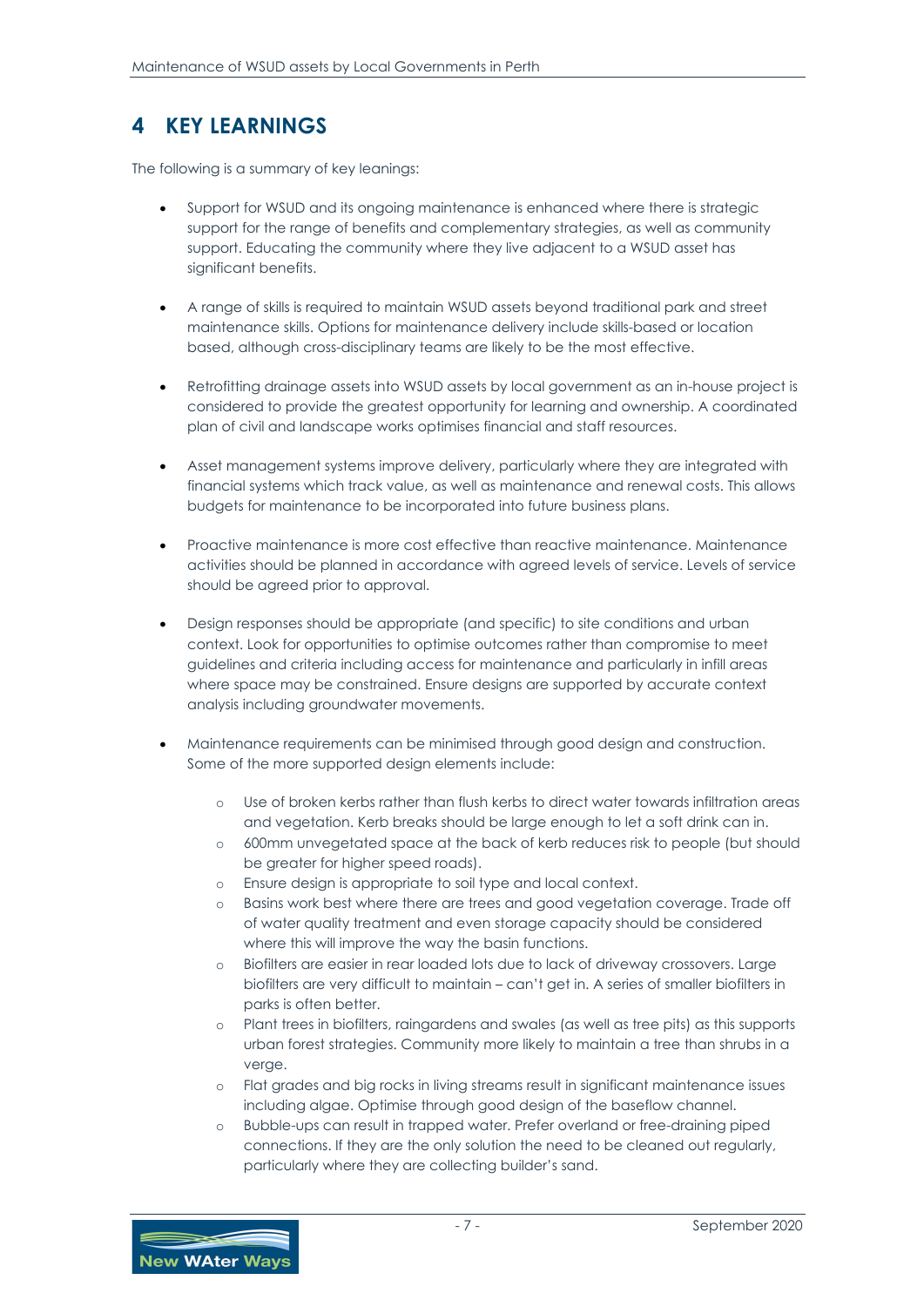- o Biofilter design in commercial areas should consider height of toe (low so cars don't hit them) and location for boot access. Use of grates is supported.
- o Permeable pavement is useful to address local flooding issues.
- o Access for a ride-on mower is 1.5m (60 inches).
- o Vegetation in swales should not require hedging.
- o Deeper biofilters are ok with dense vegetation.
- o Areas for frequent events should not be grassed.
- o Construction phases must include sediment management. These should be extended to house building phases and be supported by compliance monitoring.

#### <span id="page-11-0"></span>**4.1 Recommendations**

The following recommendations are proposed to improve WSUD asset maintenance delivery in WA.

- 1. Ensure sustainability and liveability goals are incorporated into high level corporate strategy which includes explicit recognition of the benefits of WSUD.
- 2. Establish a range of service levels to guide maintenance requirements and ensure level of service is agreed at the approval stage. Support the development of strategic plans to allocate levels across the municipality.
- 3. Monitor the performance of newly constructed WSUD assets under different site and rainfall conditions to inform the future assessment of designs.
- 4. Seek to improve feedback loops so asset staff can advise on preferred and non-preferred design and construction practices.
- 5. Develop Councillor and senior executive support for investment in people rather than projects. The alternative is use of contractors which is not as efficient or effective as utilising in-house skills/staff.
- 6. Increase programs to educate the community on how WSUD assets operate, and the liveability and amenity benefits they generate.
- 7. Work with infrastructure agencies to improve coordination of works to enhance outcomes.
- 8. Prepare "Asset handover packs" for maintenance crew that document what the asset is for and how it works and where the closest environmental receptor is. Include maintenance schedule from developer.
- 9. Resource compliance officers for building site management to ensure the functioning of newly established WSUD assets are not detrimentally impacted during the construction phase.
- 10. Continue to work with local governments to build knowledge and skills for the design, construction and maintenance of WSUD assets including consideration of site and development context.

Whole of life cycle costings (both financial and non-financial benefits) would assist in planning for the future. Developing worked examples that document the cost/benefit could assist in supporting individual business cases.